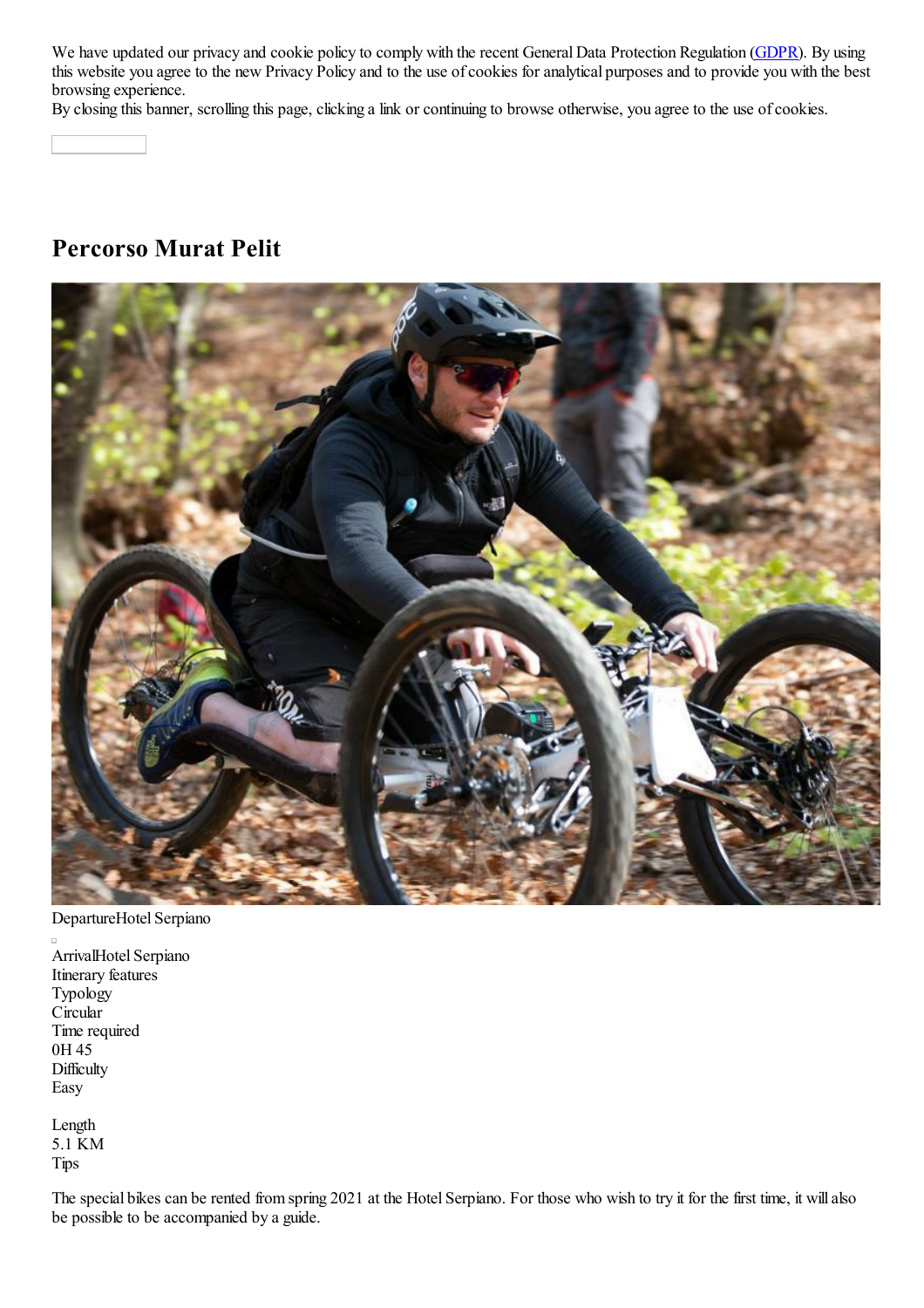Information **Mendrisiotto Turismo** Via Angelo Maspoli 15 CH-6850 Mendrisio T +41 91 641 30 50 info@mendrisiottoturismo.ch www.mendrisiottoturismo.ch

 $\Box$ Emergency number Ticino Soccorso 144 Share your itineraries #hikeTicino

 $\Box$ Download the App for itineraries You don't know Ticino? The App will help you discover the itineraries closest to you.



Altitude graph 148 m Total climb 690 m Maximum altitude 148 m Total descent

### **About us**

## Media Doc & Stats About us Contacts InfoPoint

English  $\blacktriangledown$ 

- **Inspire me**  $\bullet$
- **Stories**  $\bullet$
- **Experiences**
- **Discover**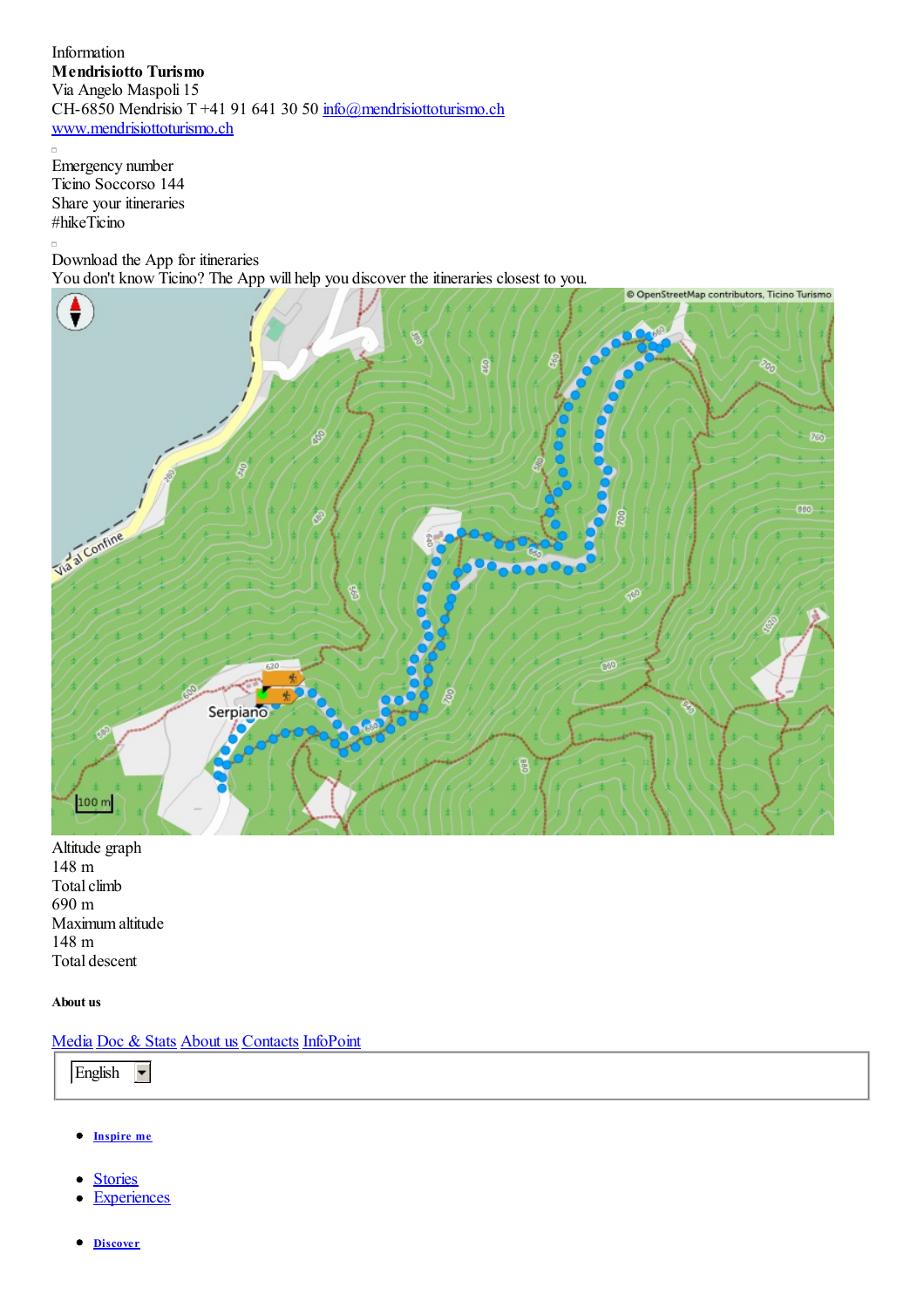- Highlights
- Region
- Hiking routes
- The Region to be discovered
- **Interreg**
- Interreg Insubri Parks
- Interreg Vo.Ca.Te
- Interreg Scopri
- Interreg Road To Wellness
- **Explore**
- Events
- Activities
- Guided tours
- Wine and gastronomie
- Typical products
- Viticulture
- Culture

### **Plan**

- Good to know
- Travel information
- Where to sleep
- Book your holiday
- Brochures
- **Meetings & Incentives**
- **Media**
- Press releases
- Articles about us
- Newsletter
- **Doc&Stats**
- **•** Assemblies
- Statistics
- Laws and statues
- Business Plan
- Masterplan

#### **Tourist information**

OTR Mendrisiotto e Basso Ceresio Stazione FFS Via Stefano Franscini CH - 6850 Mendrisio

info@mendrisiottoturismo.ch

**Follow us**

**Subscribe to our newsletter**